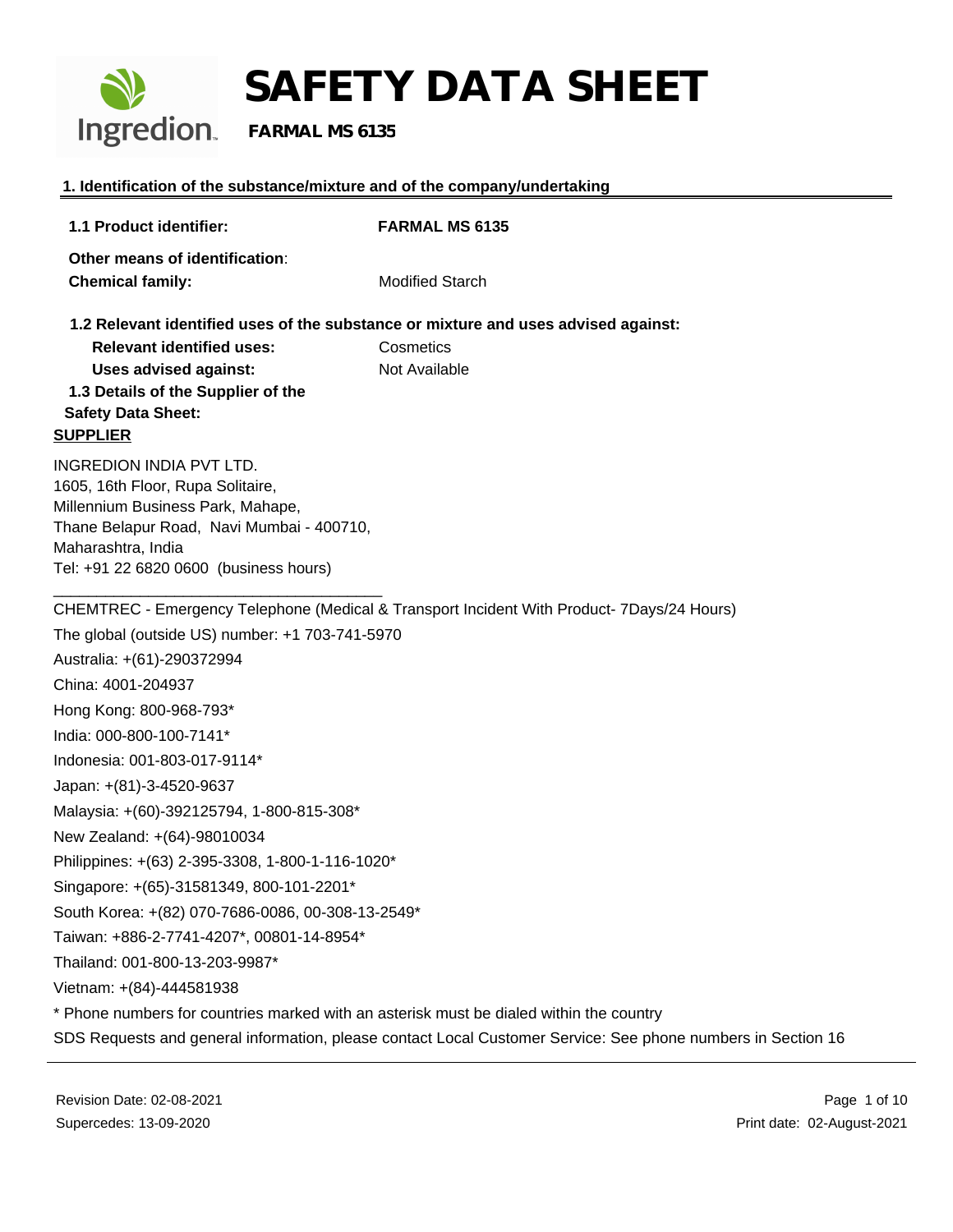

#### **2. Hazards identification**

**2.1 Classification of the substance or mixture:**

**Classification according to Regulation** Not classified as hazardous in accordance with GHS Regulation. **(EC) No 1272/2008 [CLP]:**

**2.2 Label elements:**

**Labelling according to Regulation (EC) No 1272/2008 [CLP]:**

| Hazard      | No hazard |
|-------------|-----------|
| pictograms: | symbols   |
|             | required  |

| Signal Word:                                    | No signal word needed.                                                                                            |
|-------------------------------------------------|-------------------------------------------------------------------------------------------------------------------|
| <b>Hazard Statements:</b>                       | No Hazard Statement needed.                                                                                       |
| <b>Precautionary Statements:</b>                | No Precautionary Statement needed.                                                                                |
| <b>Supplemental Hazard information</b><br>(EU): | None known.                                                                                                       |
| Hazards not otherwise classified:               |                                                                                                                   |
| <b>DUST:</b>                                    | None known.                                                                                                       |
| EYE:                                            | Particulates may scratch eye surfaces and cause mechanical irritation.                                            |
| <b>SKIN CONTACT:</b>                            | Low order of toxicity.                                                                                            |
| <b>INHALATION:</b>                              | This product can produce a nuisance dust which should be maintained<br>below a time weighted average of 10 mg/m3. |
| <b>INGESTION:</b>                               | Low oral toxicity.                                                                                                |

#### **3. Composition/information on ingredients**

#### **3.1 Substances:**

Not applicable

#### **3.2 Mixtures:**

| <b>Chemical Name</b>     | <b>CAS#</b> | $\%$ |
|--------------------------|-------------|------|
| No hazardous components. |             |      |

#### **For full text of H-statements see Section 16**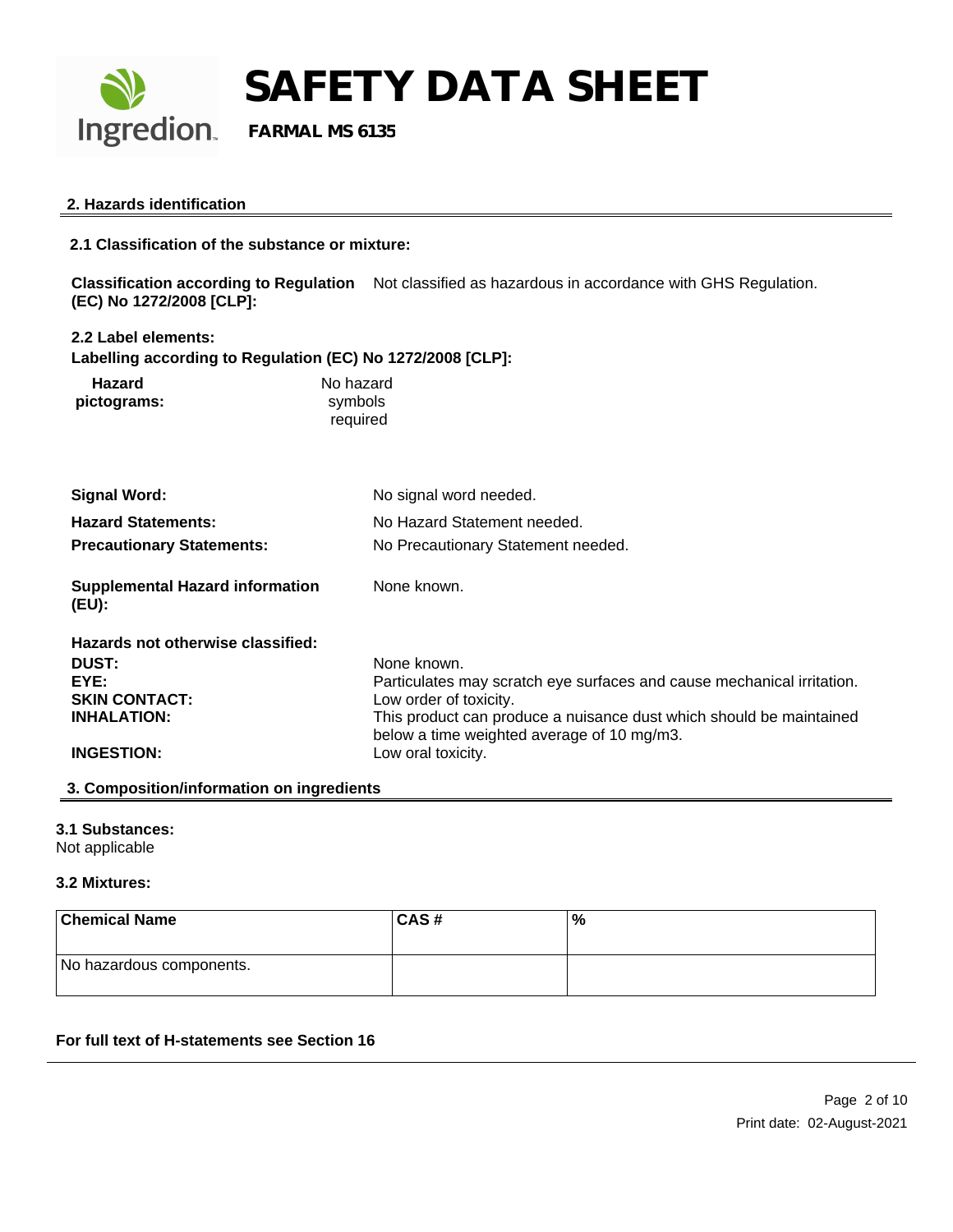

#### **4. First aid measures**

| 4.1 Description of first aid measures:<br>Inhalation:                                 | Remove to fresh air. Get medical attention if irritation persists.                                                                                                                          |
|---------------------------------------------------------------------------------------|---------------------------------------------------------------------------------------------------------------------------------------------------------------------------------------------|
| Eye contact:                                                                          | If symptoms develop, obtain medical attention. Remove particles by<br>irrigating with eye wash solution or clean water, holding the eyelids apart.                                          |
| <b>Skin Contact:</b>                                                                  | Wash skin with soap and water.                                                                                                                                                              |
| Ingestion:                                                                            | None required.                                                                                                                                                                              |
| Self protection of the first aider:                                                   | No data available                                                                                                                                                                           |
| 4.2 Most important symptoms and<br>effects, both acute and delayed:                   | Possible physical irritant from dust particles. Potential for dust explosion.                                                                                                               |
| 4.3 Indication of any immediate<br>medical attention and special<br>treatment needed: | None known.                                                                                                                                                                                 |
| 5. Firefighting measures                                                              |                                                                                                                                                                                             |
| 5.1 Extinguishing media:                                                              |                                                                                                                                                                                             |
| Suitable extinguishing media:                                                         | Dry Chemical, CO2, Water Fog, Foam                                                                                                                                                          |
| Unsuitable extinguishing media:                                                       | None known.                                                                                                                                                                                 |
| 5.2 Special hazards arising from the<br>substance or mixture:                         | Minimum ignition temperature of dust cloud- approx. 390 C. Minimum<br>explosive concentration- approx. 80 mg/l. Minimum energy to ignite cloud<br>by electrical spark- approx. 0.10 joules. |
| <b>Hazardous Combustion Products:</b>                                                 | This product does not undergo spontaneous decomposition. Typical<br>combustion products are carbon monoxide, carbon dioxide, nitrogen and<br>water.                                         |
| 5.3 Advice for firefighters:                                                          | No special procedures are required.                                                                                                                                                         |
| 6. Accidental release measures                                                        |                                                                                                                                                                                             |
| 6.1 Personal precautions, protective equipment and emergency procedures:              |                                                                                                                                                                                             |
| Non-emergency personnel:                                                              | Non-emergency personnel should be kept clear of the area                                                                                                                                    |
| <b>Emergency responders:</b>                                                          | Use personal protective equipment as required.                                                                                                                                              |
| 6.2 Environmental precautions:                                                        | No data available                                                                                                                                                                           |
| 6.3 Methods and material for containment and cleaning up:                             |                                                                                                                                                                                             |
| <b>Small spills:</b>                                                                  | Refer to information provided for large spills                                                                                                                                              |
| Large spills:                                                                         | Normal precautions for "nuisance dust" should be observed. Avoid<br>prolonged inhalation of dust. Sweep up or vacuum up and place in<br>suitable container for disposal.                    |

**6.4 Reference to other sections:** See Section 8 for appropriate personal protective equipment. See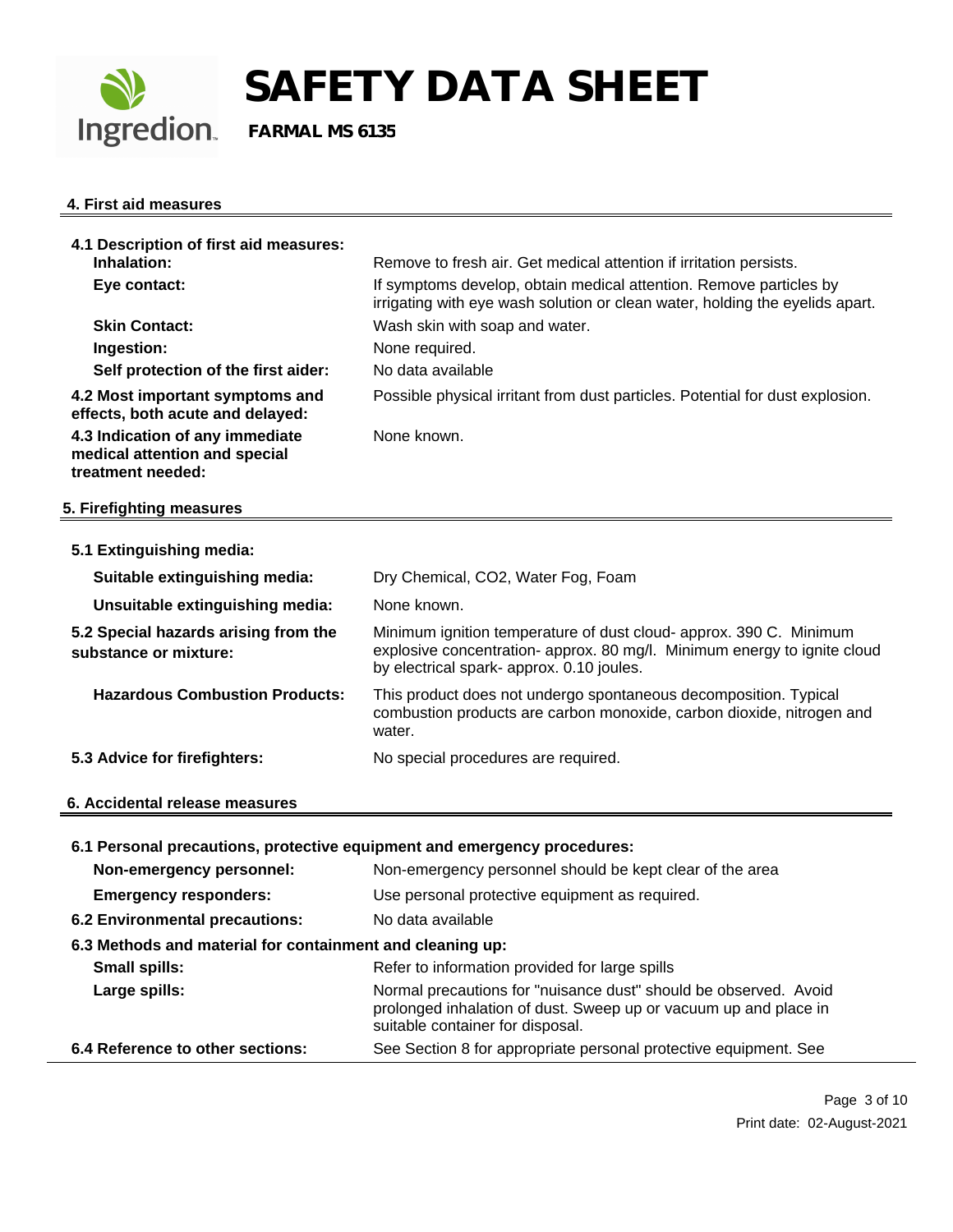

Sections 2 and 7 for additional information on hazards and precautionary measures.

#### **7. Handling and storage**

- **7.1 Precautions for safe handling:** Normal precautions for handling chemicals are applicable.
- **7.2 Conditions for safe storage, including any incompatibilities:**

| <b>Conditions for safe storage:</b><br><b>Special Sensitivity:</b> | Not available                                                                     |
|--------------------------------------------------------------------|-----------------------------------------------------------------------------------|
| <b>Sensitivity to Static Electricity:</b>                          | Yes                                                                               |
| <b>Other precautions:</b>                                          | Use care to minimize dust generation in normal use conditions.                    |
|                                                                    | Avoid dispersing the powder in the air. Prevent buildup of powder on<br>surfaces. |
| <b>Materials to Avoid/Chemical</b><br>Incompatibility:             | No data available                                                                 |
| 7.3 Specific end use(s):                                           | Cosmetics                                                                         |
|                                                                    |                                                                                   |

#### **8. Exposure controls/personal protection**

#### **8.1 Control parameters:**

#### **Occupational Exposure limit values:**

| <b>Chemical Name</b>                                     | <b>INDIA -</b><br>Occupational<br><b>Exposure Limits -</b><br><b>TWAs</b> | <b>INDIA -</b><br>Occupational<br><b>Exposure Limits -</b><br><b>STELs</b>              | <b>INDIA -</b><br>Occupational<br><b>Exposure Limits -</b><br><b>Ceilings</b> | <b>INDIA - Biological</b><br><b>Exposure Limits</b> |
|----------------------------------------------------------|---------------------------------------------------------------------------|-----------------------------------------------------------------------------------------|-------------------------------------------------------------------------------|-----------------------------------------------------|
| Not listed.                                              |                                                                           |                                                                                         |                                                                               |                                                     |
| <b>DNEL:</b>                                             | None known.                                                               |                                                                                         |                                                                               |                                                     |
| <b>PNEC:</b>                                             | None known.                                                               |                                                                                         |                                                                               |                                                     |
| 8.2 Exposure controls:                                   |                                                                           |                                                                                         |                                                                               |                                                     |
| <b>Appropriate engineering controls:</b>                 |                                                                           | No data available                                                                       |                                                                               |                                                     |
|                                                          |                                                                           | Individual protection measures, such as personal protective equipment:                  |                                                                               |                                                     |
| Eye and face protection:<br><b>Skin Protection:</b>      |                                                                           | Safety glasses recommended.                                                             |                                                                               |                                                     |
| <b>Hand protection:</b>                                  |                                                                           | No data available                                                                       |                                                                               |                                                     |
| Other skin protection:<br><b>Respiratory Protection:</b> |                                                                           | Not applicable. Uniforms, coveralls, or a lab coat should be worn.<br>No data available |                                                                               |                                                     |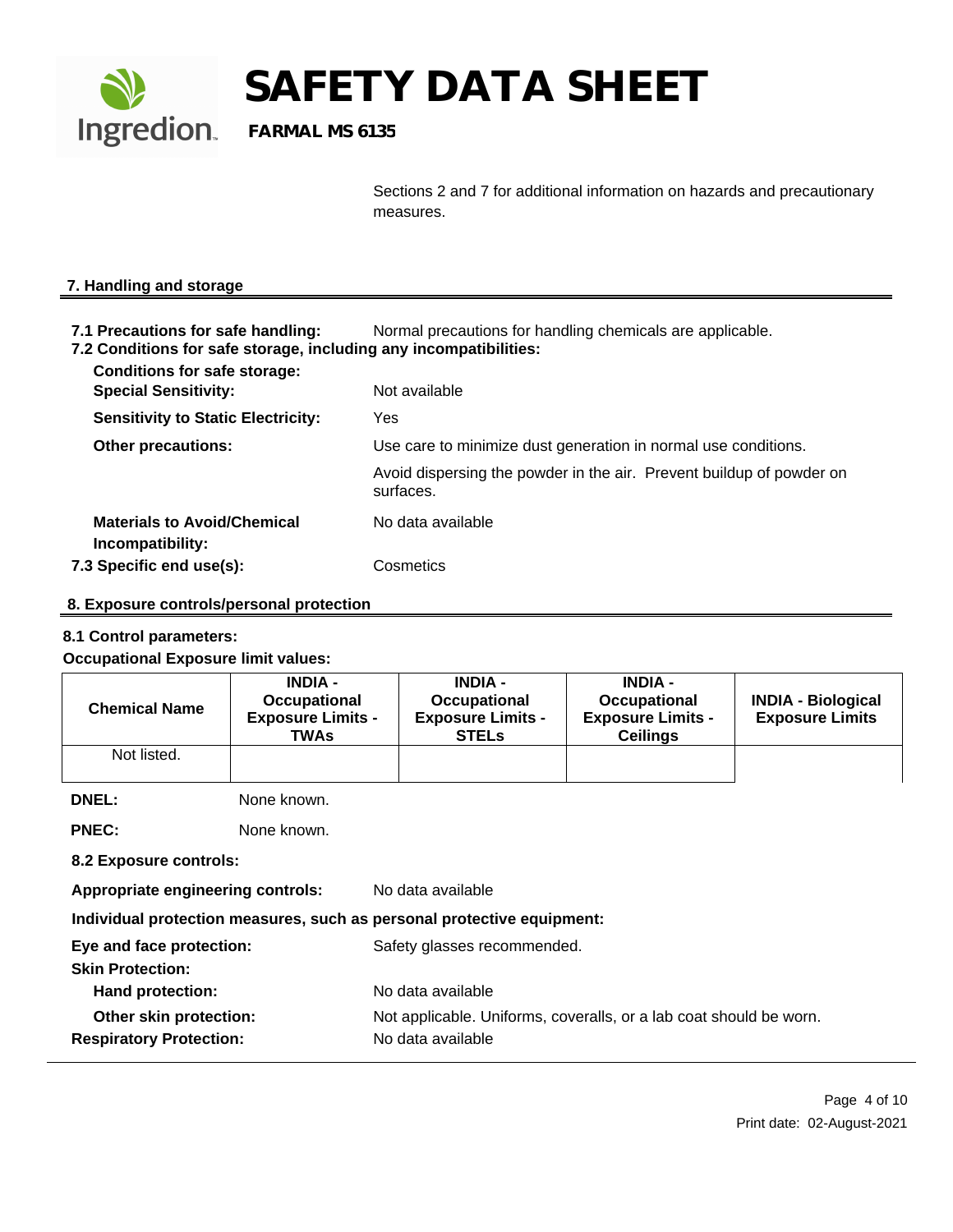

| <b>Respirator Type(s):</b>                                 | NIOSH approved dust mask.                                          |
|------------------------------------------------------------|--------------------------------------------------------------------|
| <b>Other Protective Equipment:</b>                         | Wash before eating, drinking, or using toilet facilities.          |
| <b>General Hygiene Conditions:</b>                         | Not normally required.                                             |
| <b>Thermal Hazards:</b>                                    | Not available                                                      |
| <b>Environmental exposure controls:</b>                    | Avoid runoff into storm sewers and ditches that lead to waterways. |
| 9. Physical and chemical properties                        |                                                                    |
| 9.1 Information on basic physical and chemical properties: |                                                                    |
| Appearance:                                                | Powder.                                                            |
| <b>Colour:</b>                                             | White                                                              |
| Odour:                                                     | Starch                                                             |
| <b>Odour threshold:</b>                                    | Not available                                                      |
| pH:                                                        | Not available                                                      |
| pH in (1%) Solution:                                       | Approximately 6                                                    |
| Melting point / freezing point:                            |                                                                    |
| <b>Melting point:</b>                                      | Not available                                                      |
| Freezing point (°C):                                       | No data available                                                  |
| Initial boiling point and boiling range<br>$(^{\circ}C)$ : | No data available                                                  |
| Flash point (°C):                                          | No data available                                                  |
| Flash point method:                                        | Not available                                                      |
| Evaporation Rate (water = 1):                              | Not applicable                                                     |
| Flammability (solid, gas):                                 | Not available                                                      |
| Upper/lower flammability or explosive limits:              |                                                                    |
| Upper flammable or explosive limit,<br>$%$ in air:         | Not available                                                      |
| Lower flammable or explosive limit,<br>$%$ in air:         | Not available                                                      |
| Vapour pressure:                                           | Not available                                                      |
| <b>Vapor Density (Air=1):</b>                              | Not available                                                      |
| <b>Relative density:</b>                                   | 1.5000000                                                          |
| Solubility(ies):                                           | Insoluble                                                          |
| Partition coefficient: n-octanol/water:                    | Not available                                                      |
| Auto-ignition temperature (°C):                            | No data available                                                  |
| Decomposition temperature (°C):                            | Not available                                                      |
| <b>Viscosity:</b>                                          | Not available                                                      |
| <b>Explosive properties:</b>                               | Not available                                                      |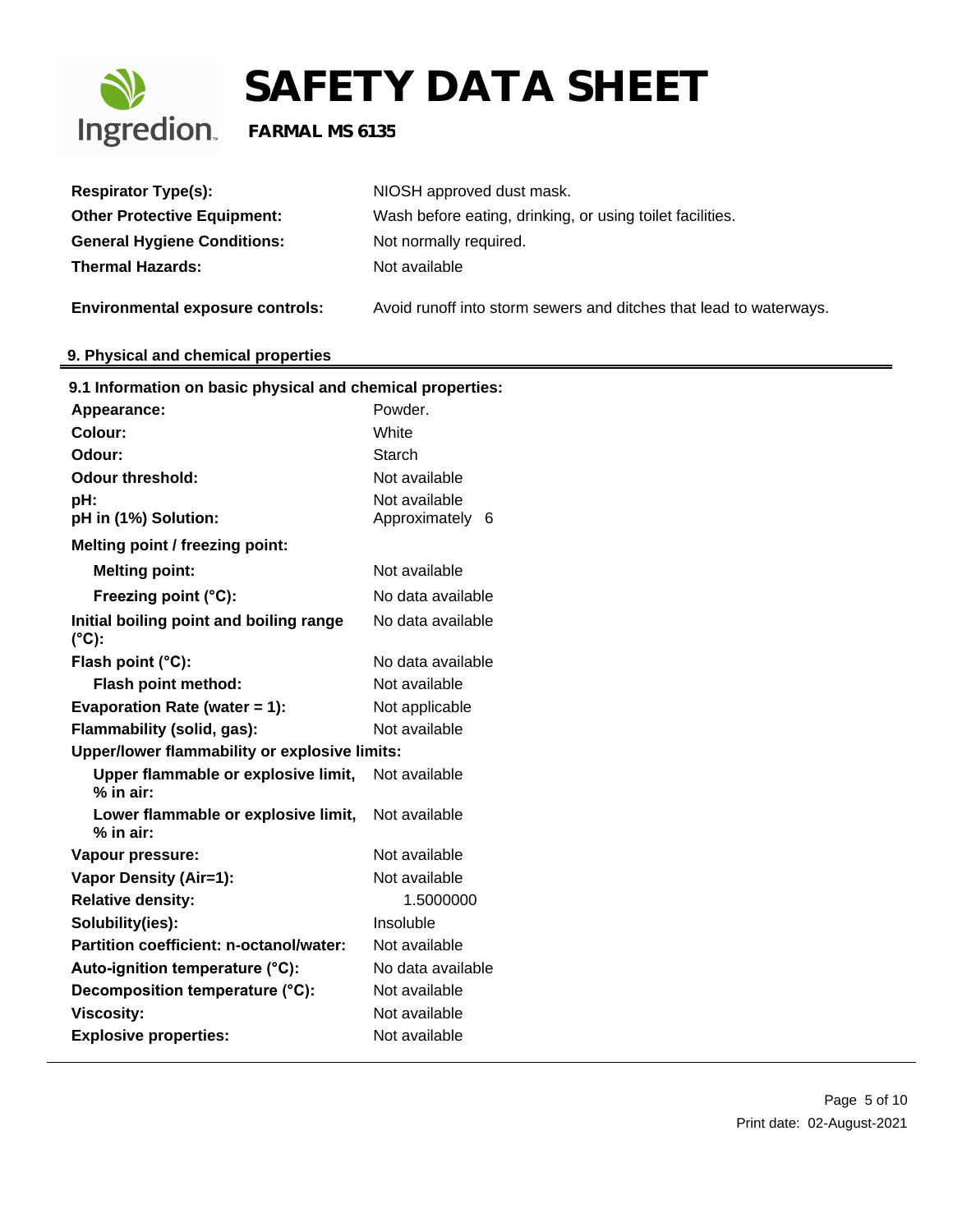

| <b>Oxidizing properties:</b>                                     | Not available                                                                                                                                       |
|------------------------------------------------------------------|-----------------------------------------------------------------------------------------------------------------------------------------------------|
| 9.2 Other information:                                           |                                                                                                                                                     |
| Heat of decomposition:                                           | Not available                                                                                                                                       |
| <b>Volatiles by weight:</b>                                      | Not available                                                                                                                                       |
| <b>Volatile Organic Chemicals:</b>                               | Not available                                                                                                                                       |
| Molecular formula:                                               | Not available                                                                                                                                       |
| <b>Molecular weight:</b>                                         | > 10000                                                                                                                                             |
| Liquid density:                                                  | Not available                                                                                                                                       |
| VOC (as applied*- 2% by wt hardener-<br>less exempts and water): | NAP or                                                                                                                                              |
| <b>Bulk density:</b>                                             | Not available                                                                                                                                       |
| 10. Stability and reactivity                                     |                                                                                                                                                     |
| 10.1 Reactivity:                                                 | Not expected to be reactive                                                                                                                         |
| 10.2 Chemical stability:                                         | Stable                                                                                                                                              |
| 10.3 Possibility of hazardous<br>reactions:                      | Hazardous polymerization will not occur.                                                                                                            |
| <b>10.4 Conditions to avoid:</b>                                 | None known.                                                                                                                                         |
| 10.5 Incompatible materials:                                     | No data available                                                                                                                                   |
| 10.6 Hazardous decomposition<br>products:                        | This product does not undergo spontaneous decomposition. Typical<br>combustion products are carbon monoxide, carbon dioxide, nitrogen and<br>water. |

#### **11. Toxicological information**

#### **11.1 Information on toxicological effects:**

#### **Acute toxicity:**

| <b>Chemical Name</b> | <b>ORAL LD50 (rat)</b> | <b>DERMAL LD50</b><br>(rabbit) | <b>INHALATION LC50</b><br>(rat) |
|----------------------|------------------------|--------------------------------|---------------------------------|
| No data available    |                        |                                |                                 |

#### **Skin corrosion/irritation:**

Based on available data, the GHS classification criteria are not met. Unlikely to cause harmful effects under recommended conditions of handling and use. Low order of toxicity.

#### **Serious eye damage/irritation:**

Based on available data, the GHS classification criteria are not met.

#### **Respiratory or skin sensitisation:**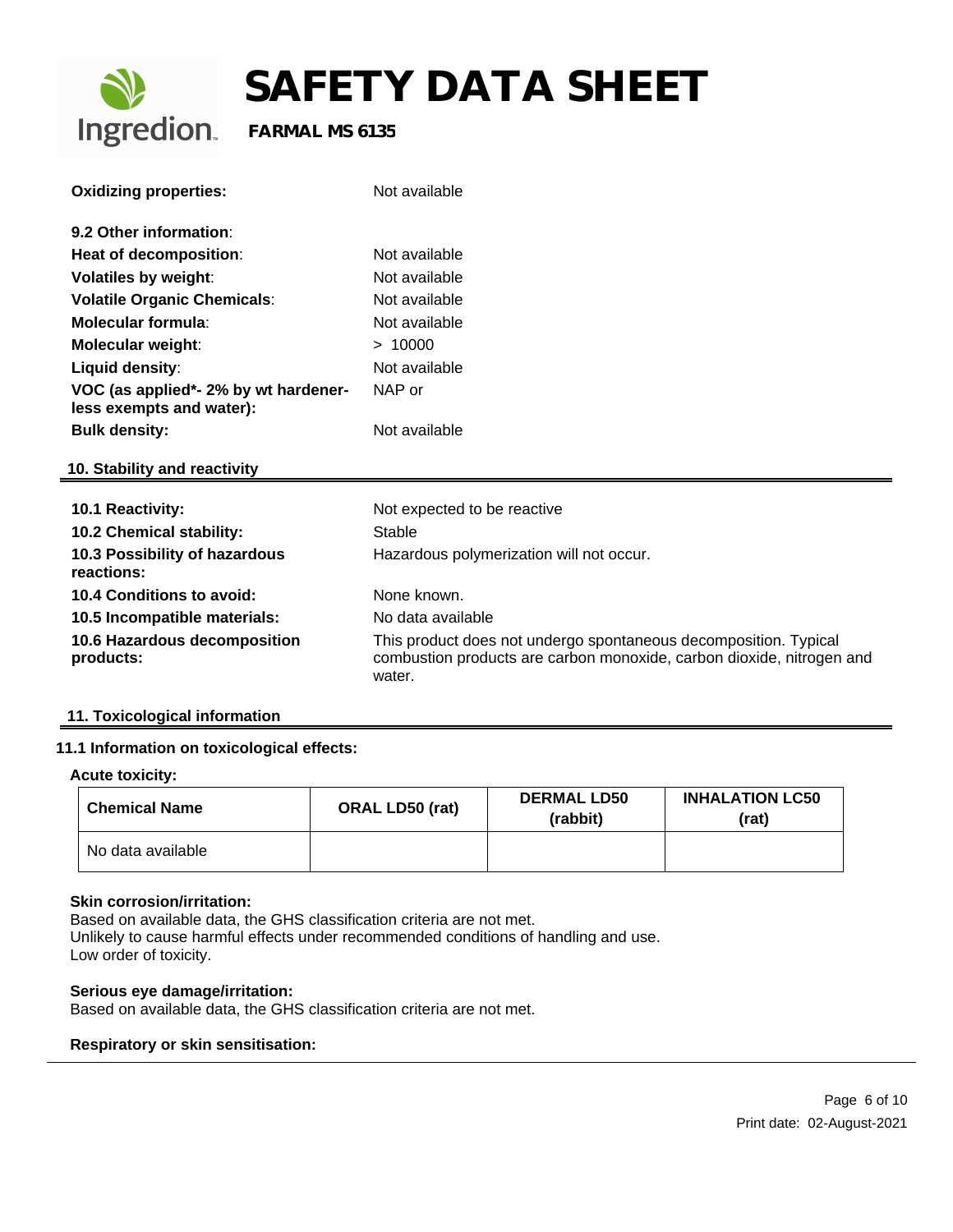

# **SAFETY DATA SHEET**<br>Ingredion. FARMAL MS 6135

### **FARMAL MS 6135**

Based on available data, the GHS classification criteria are not met.

#### **Germ cell mutagenicity:**

Based on available data, the GHS classification criteria are not met.

### **Carcinogenicity:**

Based on available data, the GHS classification criteria are not met.

### **Reproductive toxicity:**

Based on available data, the GHS classification criteria are not met.

### **STOT-single exposure:**

Based on available data, the GHS classification criteria are not met.

### **STOT-repeated exposure:**

Based on available data, the GHS classification criteria are not met.

#### **Aspiration hazard:**

Based on available data, the GHS classification criteria are not met.

### **12. Ecological information**

**12.1 Toxicity:** No data available

### **Ecological Toxicity Data:**

| <b>Chemical Name</b> | CAS# | <b>Aquatic EC50</b><br><b>Crustacea</b> | <b>Aquatic ERC50</b><br>Alaae | <b>Aquatic LC50 Fish</b> |
|----------------------|------|-----------------------------------------|-------------------------------|--------------------------|
| No data available    |      |                                         |                               |                          |

| 12.2 Persistence and degradability:<br>12.3 Bioaccumulative potential:<br>12.4 Mobility in soil: | No data available<br>No data available<br><b>Unknown</b>                                                                                                                                         |
|--------------------------------------------------------------------------------------------------|--------------------------------------------------------------------------------------------------------------------------------------------------------------------------------------------------|
| 12.5 Results of PBT and vPvB<br>assessment:                                                      | Not applicable                                                                                                                                                                                   |
| 12.6 Other adverse effects:                                                                      | None known.                                                                                                                                                                                      |
| <b>12.7 Additional information:</b>                                                              | No data available                                                                                                                                                                                |
| 13. Disposal considerations                                                                      |                                                                                                                                                                                                  |
| 13.1 Waste treatment methods:                                                                    |                                                                                                                                                                                                  |
| Disposal methods:<br><b>Empty Container Warnings:</b>                                            | Disposal should be in accordance with local, state or national legislation.<br>Empty containers may contain product residue; follow SDS and label<br>warnings even after they have been emptied. |
| .                                                                                                |                                                                                                                                                                                                  |

### **14. Transport information**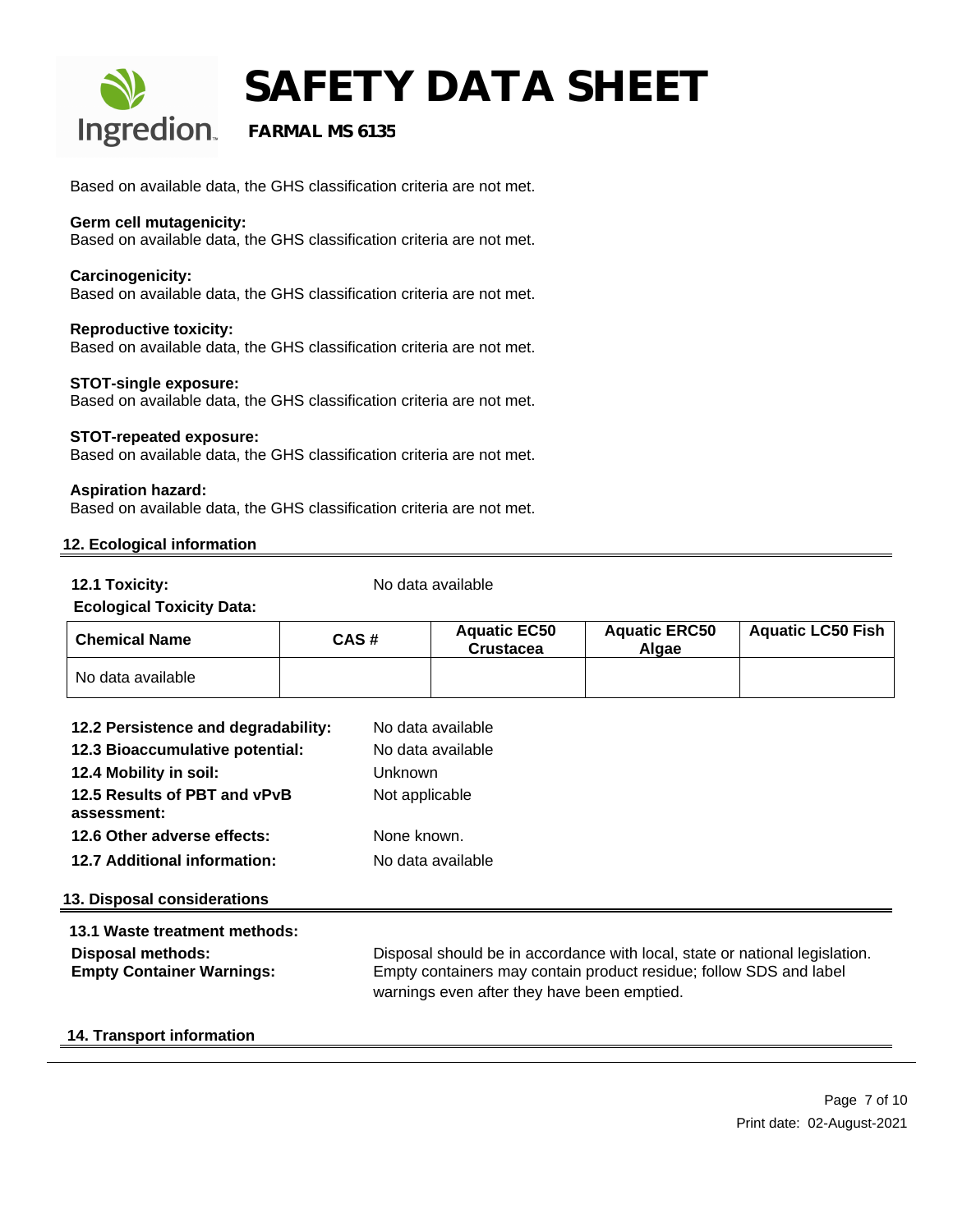

### **International carriage of dangerous goods by road (ADR), rail or inland waterways: 14.1. UN number:** No data available

- **14.2. UN proper shipping name:** Not applicable
- 14.3. Transport hazard class(es): Not Applicable
- **14.4. Packing group:** Not applicable

### **International carriage of dangerous goods by sea (IMDG/IMO):**

**14.1. UN number:** No data available **14.2. UN proper shipping name:** Not applicable 14.3. Transport hazard class(es): Not applicable **14.4. Packing group:** Not applicable

### **International carriage of dangerous goods by air (IATA):**

| <b>14.1. UN number:</b>                                                        | No data available                                             |
|--------------------------------------------------------------------------------|---------------------------------------------------------------|
| 14.2. UN proper shipping name:                                                 | Not Applicable                                                |
| 14.3. Transport hazard class(es):                                              | Not applicable                                                |
| 14.4. Packing group:<br>14.5. Environmental hazards:                           | Not applicable<br>Not available                               |
| 14.6. Special precautions for user:                                            | Consult IMO regulations before transporting in bulk by ocean. |
| 14.7 Transport in bulk according to<br>Annex II of MARPOL and the IBC<br>Code: | Not available                                                 |

#### **15. Regulatory information**

### **15.1 Safety, health and environmental regulations/legislation specific for the substance or mixture:**

**TSCA** This material is not on the TSCA Inventory. It is excluded under the Food, Drug, and Cosmetic Act.

#### **FDA** Cosmetics

| <b>Chemical Name</b>                                         | <b>Ozone Depleting Substances</b><br><b>Schedule</b> | <b>Hazardous Chemical Rules List of Hazardou</b> |
|--------------------------------------------------------------|------------------------------------------------------|--------------------------------------------------|
| None of the components are listed on<br>this regulatory list |                                                      |                                                  |

#### **16. Other information**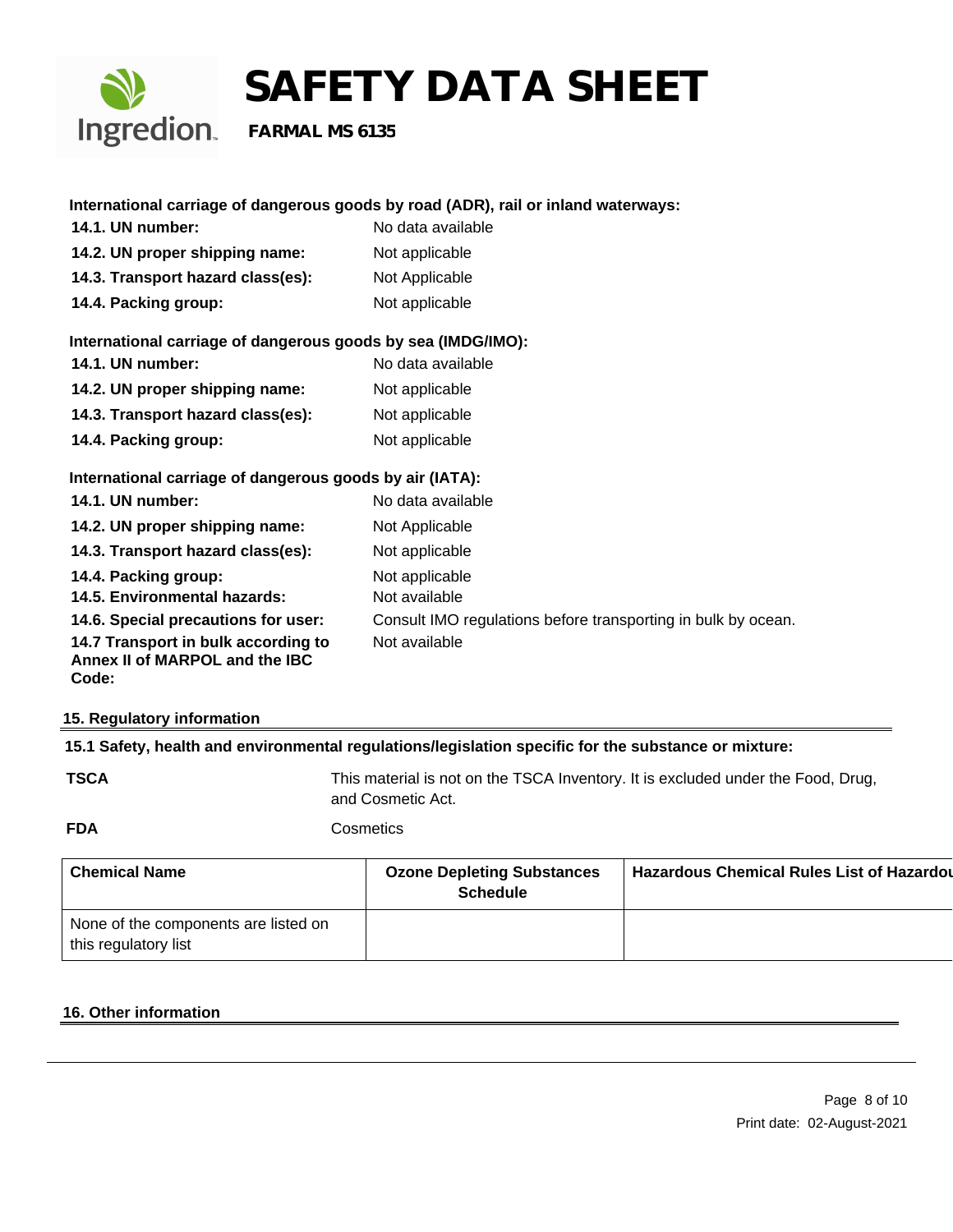

| <b>Revision Date:</b>                                                                                                                     | 02-08-2021                                                                                                                                                                                                                                                                                                                                                                                                                                                                                                                                                                                                             |
|-------------------------------------------------------------------------------------------------------------------------------------------|------------------------------------------------------------------------------------------------------------------------------------------------------------------------------------------------------------------------------------------------------------------------------------------------------------------------------------------------------------------------------------------------------------------------------------------------------------------------------------------------------------------------------------------------------------------------------------------------------------------------|
| <b>Supercedes:</b>                                                                                                                        | 13-09-2020                                                                                                                                                                                                                                                                                                                                                                                                                                                                                                                                                                                                             |
| <b>Revision Number:</b>                                                                                                                   | 3                                                                                                                                                                                                                                                                                                                                                                                                                                                                                                                                                                                                                      |
| <b>Reason for revision:</b>                                                                                                               | <b>New</b>                                                                                                                                                                                                                                                                                                                                                                                                                                                                                                                                                                                                             |
| <b>FOR INFORMATION CONTACT:</b>                                                                                                           | India:                                                                                                                                                                                                                                                                                                                                                                                                                                                                                                                                                                                                                 |
|                                                                                                                                           | <b>INGREDION INDIA PVT LTD.</b>                                                                                                                                                                                                                                                                                                                                                                                                                                                                                                                                                                                        |
|                                                                                                                                           | Customer Service: +91 22 6820 0600                                                                                                                                                                                                                                                                                                                                                                                                                                                                                                                                                                                     |
| Abbreviations and acronyms:                                                                                                               | CAS = Chemical Abstract Service<br><b>DNEL= Derivative No Effect Level</b><br>EC= European Community<br>EINECS = European Inventory of Existing Chemical Substances<br>MSHA = Mine Safety Health Administration<br>NIOSH = National Institute of Occupational Safety & Health<br>OEL = Occupational Exposure Limit<br>PBT= Persistent, Bioaccumulative, Toxic<br><b>PNEC= Predicted No Effect Concentration</b><br>SCOEL= Scientific Committee on Occupational Exposure Limits<br>TLV = Threshold Limit Value<br>TWA= Time Weighted Average<br>vPvB= Very Persistent, Very Bioaccumulative<br>$Wt.\% = Weight Percent$ |
| Hazard phrase(s) referenced in<br>section 3:                                                                                              | No data available                                                                                                                                                                                                                                                                                                                                                                                                                                                                                                                                                                                                      |
| <b>Classification and procedure used to</b><br>derive the classification for mixtures<br>according to Regulation (EC)<br>1272/2008 [CLP]: |                                                                                                                                                                                                                                                                                                                                                                                                                                                                                                                                                                                                                        |

| Classification according to Regulation  <br>(EC) Nr. 1272/2008 | <b>Classification procedure</b> |
|----------------------------------------------------------------|---------------------------------|
| Not available                                                  |                                 |

| <b>Disclaimer of Liability:</b> | The attached data has been compiled from sources which Ingredion<br>Incorporated and the Ingredion group of companies, believe to be<br>dependable and, to our knowledge and belief is accurate. However,<br>Ingredion Incorporated and the Ingredion group of companies cannot<br>make any warranty or representation respecting the accuracy or<br>completeness of the data. We assume no responsibility for any liability or |
|---------------------------------|---------------------------------------------------------------------------------------------------------------------------------------------------------------------------------------------------------------------------------------------------------------------------------------------------------------------------------------------------------------------------------------------------------------------------------|
|---------------------------------|---------------------------------------------------------------------------------------------------------------------------------------------------------------------------------------------------------------------------------------------------------------------------------------------------------------------------------------------------------------------------------------------------------------------------------|